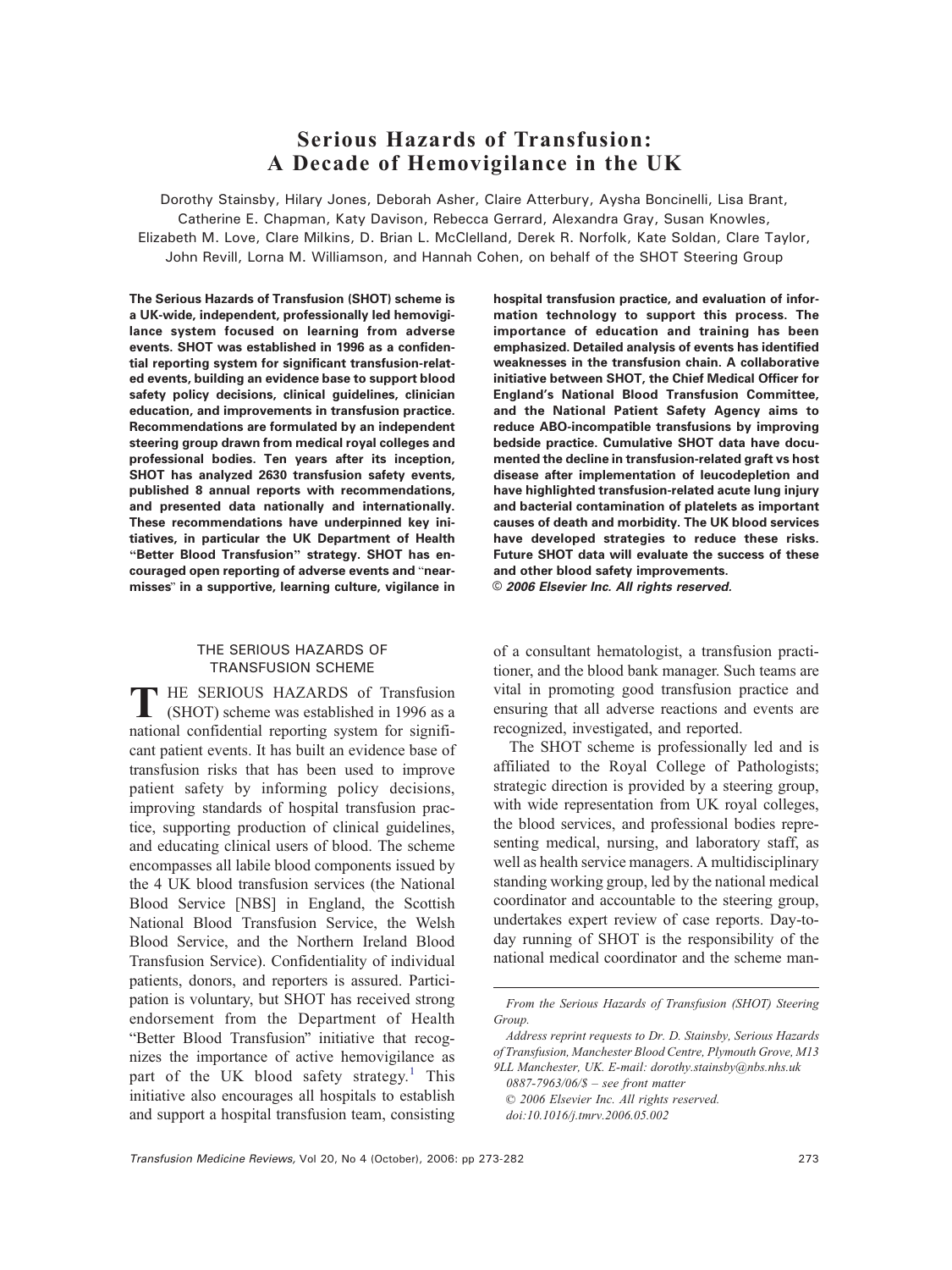ager, supported by a data collection specialist and an administrator based in an NBS blood center. The scheme is funded through the UK blood services.

### SCOPE AND METHODOLOGY

Categories and definitions of adverse reactions and events reportable to SHOT are shown in Table 1. The definitions are those currently in use and some have been modified from those originally agreed. The scope of SHOT does not encompass adverse reactions to licensed plasma products (coagulation factors, albumin, immunoglobulin), but, for purposes of comparison and completeness, complications of treatment with solvent detergent fresh frozen plasma (FFP) are invited and errors in administration of anti-D immunoglobulin are also included. In the context of a drive toward reducing exposure to allogeneic blood, it is important to consider the risks of alternatives to homologous blood transfusion. SHOT therefore receives reports of adverse reactions and events associated with autologous transfusion, whether predeposit or blood salvage.

Following implementation of the UK Blood Quality and Safety Regulations in November 2005, SHOT receives incident reports electronically via the Serious Adverse Blood Reactions and Events reporting system, developed and hosted by the Medicines and Healthcare Products Regulatory Agency, which have been appointed by the UK Secretary of State as the interim competent authority for the European Directive on Blood Safety and Quality. ${}^{2}$  ${}^{2}$  ${}^{2}$  Reporting to the competent authority of serious adverse reactions and events as defined by the European Directive is mandatory; however, the scope of SHOT is wider than that of the Directive, which does not include no-harm events or "near-misses" occurring in clinical areas.

Suspected cases of transfusion-transmitted infection (TTI) must also be reported urgently to the supplying blood center, to ensure rapid withdrawal of other implicated components and appropriate donor follow-up. Investigation of TTIs is coordinated by the National Blood Authority/Health Protection Agency Centre for Infections posttransfusion infection surveillance system for England, Wales, and Northern Ireland, and by the National Microbiological Reference Unit in Scotland.

After an initial notification of an adverse reaction or event, SHOT issues a detailed followup questionnaire specifically designed for each hazard. The questionnaire seeks a full picture of

| Category of adverse event                                              | <b>SHOT</b> definition                                                                                                                                                                                                                                                 |  |  |  |  |  |  |
|------------------------------------------------------------------------|------------------------------------------------------------------------------------------------------------------------------------------------------------------------------------------------------------------------------------------------------------------------|--|--|--|--|--|--|
| <b>IBCT</b>                                                            | Patient transfused with a blood component or product which did not meet the appropriate requirement<br>or was intended for another patient                                                                                                                             |  |  |  |  |  |  |
| <b>ATR</b>                                                             | Adverse reactions occurring up to 24 h after transfusion, excluding those due to ICBT                                                                                                                                                                                  |  |  |  |  |  |  |
| <b>DTR</b>                                                             | Clinical adverse reactions (not simple serological reactions) occurring >24 h after transfusion<br>of blood components                                                                                                                                                 |  |  |  |  |  |  |
| <b>TRALI</b>                                                           | Acute dyspnea with hypoxia and pulmonary infiltrates within 6 h of transfusion,<br>with no other apparent cause                                                                                                                                                        |  |  |  |  |  |  |
| <b>TA-GVHD</b>                                                         | Development of the classical symptoms of fever, rash, liver dysfunction, and pancytopenia occurring<br>1-6 wk posttransfusion, without other apparent cause. Diagnosis supported by skin/marrow biopsy<br>appearances and/or presence of circulating donor lymphocytes |  |  |  |  |  |  |
| <b>PTP</b>                                                             | Thrombocytopenia 5-12 days posttransfusion associated with antibodies in the patient directed<br>against the human platelet antigen system                                                                                                                             |  |  |  |  |  |  |
| <b>TTI</b>                                                             | Posttransfusion infection in which                                                                                                                                                                                                                                     |  |  |  |  |  |  |
|                                                                        | • The recipient had no evidence of infection pretransfusion and either                                                                                                                                                                                                 |  |  |  |  |  |  |
|                                                                        | • At least one component was donated by a donor with evidence of the same transmissible infection<br>or                                                                                                                                                                |  |  |  |  |  |  |
|                                                                        | • At least one component was shown to have been contaminated with the infective agent                                                                                                                                                                                  |  |  |  |  |  |  |
| Near-miss event                                                        | Any error which, if undetected, could result in the determination of a wrong blood group, or issue,<br>collection, or administration of an incorrect, inappropriate, or unsuitable component but which was<br>recognized before transfusion took place                 |  |  |  |  |  |  |
| Adverse event or reaction<br>associated with<br>autologous transfusion | Includes PAD and blood salvage                                                                                                                                                                                                                                         |  |  |  |  |  |  |

Table 1. Categories of Adverse Reactions and Events Reportable to SHOT

Abbreviations: PTP, posttransfusion purpura; PAD, preoperative autologous donation.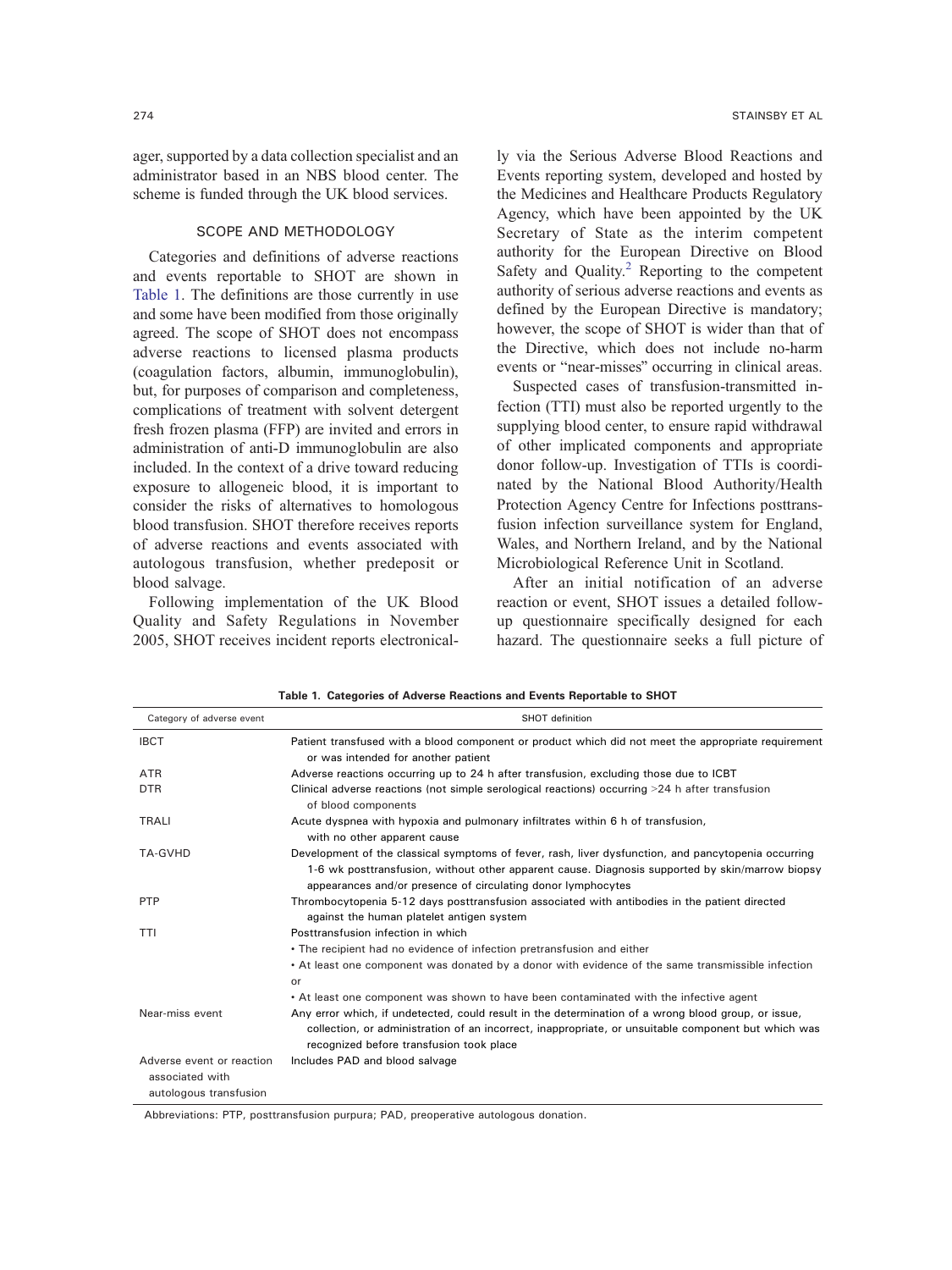

Fig 1. Breakdown of transfusion hazards by category, reported 1996 to 2004 (n = 2630) (excludes 3 TTI cases reported before 1996 but included in [Table 4\)](#page-4-0). PTP indicates posttransfusion purpura.

each reaction or event, and there may be confidential discussion of the incident between the SHOT office and the reporter to ensure that the incident has been accurately documented. Each case is then assessed to ensure that it meets the relevant definition, and an expert appraisal is undertaken with respect to diagnosis and imputability, that is, whether an adverse outcome is attributable to the transfusion. No personal identifiable information is retained.

Reports are compiled annually and are distributed to hospital hematologists and biomedical

scientists in charge of hospital blood banks, chairs of professional bodies, and others involved in the practice of blood transfusion. They are also made freely available on SHOT's website, [http://](http://www.shotuk.org) www.shotuk.org, to be used for educational purposes by all healthcare professionals involved in the practice of transfusion medicine.

SHOT has now accumulated 8 years of data, during which time 2630 reports have been received and analyzed. A breakdown of transfusion hazards by category is shown in Figure 1; mortality and morbidity in Table 2.

|                       |                       | Total | <b>IBCT</b> | <b>ATR</b> | <b>DTR</b> | <b>PTP</b> | TA-GVHD | TRALI | TTI            |
|-----------------------|-----------------------|-------|-------------|------------|------------|------------|---------|-------|----------------|
| Deaths                | Definitely attributed | 45    | 6           | 2          | 6          |            | 13      | 8     | 9              |
|                       | Probably attributed   | 12    | 3           | 3          |            | 0          | 0       | 5     | 0              |
|                       | Possibly attributed   | 43    | 11          | 7          |            |            | 0       | 23    | 0              |
|                       | Subtotal              | 100   | 20          | 12         | 8          | 2          | 13      | 36    | 9              |
| Major morbidity       |                       | 268   | 92          | 6          | 28         | 13         | 0       | 93    | 36             |
| Minor or no morbidity |                       | 2240  | 1709        | 246        | 219        | 29         | 0       | 33    | $\overline{4}$ |
| Outcome unknown       |                       | 15    | 11          | 3          |            | 0          | 0       | 0     | 0              |
| Total                 |                       | 2623* | 1832        | 267        | 256        | 44         | 13      | 162   | 49             |

Table 2. Transfusion-Associated Mortality and Morbidity (1996-2004)

4Excludes 7 unclassifiable cases.

 $\dagger$ Excludes 3 cases reported before the inception of SHOT.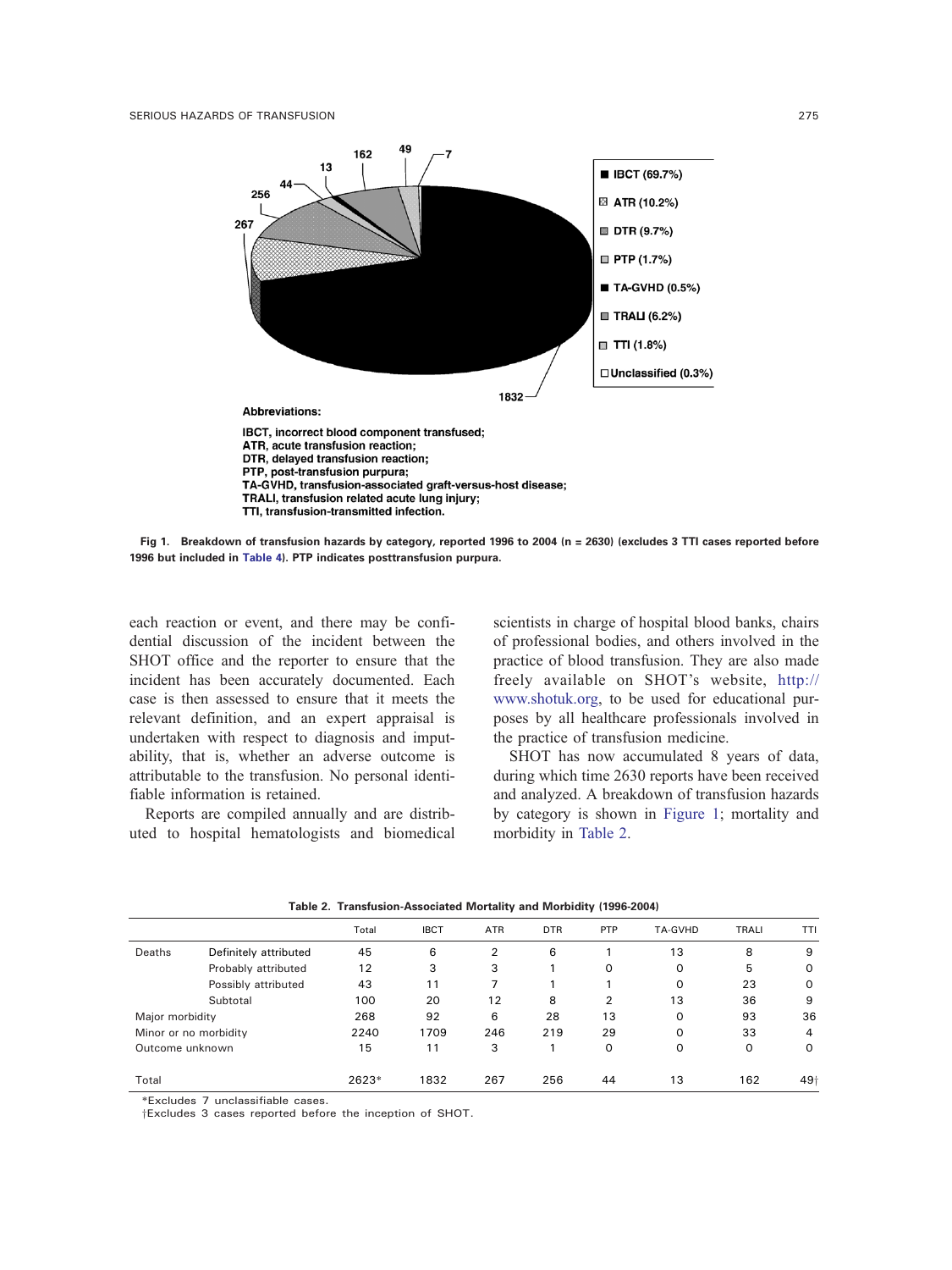### USE OF DATA TO DETERMINE TRANSFUSION RISKS

Using as a denominator the 27 million blood components issued by the UK blood services from 1996 to the end of 2004, we can calculate the frequency of reported events (Table 3). The accuracy of these calculations is limited by incomplete reporting and lack of denominator data on transfusion episodes, but they nevertheless provide a useful estimate of transfusion hazards relative to activity. SHOT uses as its denominator data figures for blood components issued by the UK blood services. The exact number of components transfused is not known, although hospital wastage of red cells is known to be less than 5% (data from National Health Service [NHS] Blood Stocks Management Scheme courtesy of Ms J Chapman). Moreover, information is not available on the number of transfusion episodes and transfused patients which these components represent. Although epidemiological studies are beginning to cast light on the clinical situations in which blood is used and the age/se[x pro](#page-8-0)file and survival patterns of transfused patients,  $3\frac{3}{4}$  further work is needed to identify high-risk patients and environments and to estimate the risk of an adverse reaction or event to an individual patient.

Active reporting in a hospital requires clinical awareness, an open learning culture, and an adequate infrastructure. This should include a specialist transfusion practitioner and a well-

Table 3. Frequency of Reported Serious Hazards of Blood Transfusion in the UK (not all incident types are included)

| Event                                                | Number of<br>incidents<br>reported | Frequency of reported<br>events per 100000<br>components issued |  |  |  |  |
|------------------------------------------------------|------------------------------------|-----------------------------------------------------------------|--|--|--|--|
| <b>IBCT</b>                                          | 1832                               | 7                                                               |  |  |  |  |
| ABO-incompatible                                     | 249                                | 1                                                               |  |  |  |  |
| transfusions (all<br>components-included<br>in IBCT) |                                    |                                                                 |  |  |  |  |
| Death as a result of IBCT                            | 20                                 | 0.07                                                            |  |  |  |  |
| TRALI                                                | 162                                | 0.6                                                             |  |  |  |  |
| <b>Fatal TRALI</b>                                   | 36                                 | 0.1                                                             |  |  |  |  |
| <b>ATR</b>                                           | 267                                | 1                                                               |  |  |  |  |
| TTI (including bacterial)                            | 49                                 | 0.2                                                             |  |  |  |  |
| Total adverse<br>reactions/events                    | 2630                               | 10                                                              |  |  |  |  |
| Total transfusion-<br>related deaths                 | 100                                | 0.4                                                             |  |  |  |  |

resourced and supported hospital transfusion committee empowered to implement change. In a questionnaire survey of implementation of BBT2 in England and Wales in 2004, to which 95% of NHS Trusts and 37% of private hospitals responded, 99% of respond[in](#page-8-0)g hospitals stated that they participated in SHOT.<sup>5</sup> In 2004, reports of adverse reactions, events, and "near misses" were received from only 67% (271/404) of UK hospitals, suggesting that reporting remains incomplete, although comparison with data on blood components issued from the blood services shows that 84% (114/133) of nonreporting hospitals are low blood users that each receive fewer than 5000 U of red cells annually.

# ANALYSIS OF DATA 1996 TO 2004 Transfusion-Transmitted Infections

Details of TTI cases with the year of transfusion are shown in [Table](#page-4-0) [4](#page-4-0). Criteria for inclusion as a confirmed TTI were evidence of infection in the recipient posttransfusion, with no evidence of infection pretransfusion and no evidence of an alternative source of infection, plus either evidence of the same transmissible infection in the donor or evidence of contamination of the blood component. Reports are not included if the incident involved hepatitis C virus (HCV) or human immunodeficiency virus (HIV) in recipients who had received transfusions in the UK before routine testing (September 1991 for anti–HCV and October 1985 for anti-HIV) or if the incident involved human T-cell lymphoma/leukemia virus (HTLV) in a recipient identified through the HTLV National Lookback. From 1995 to 2004 (including 3 cases reported before the inception of SHOT), 52 cases of TTI have been reported, of which 19 were viral, 2 were malarial, and 29 due to bacterial sepsis. One case of probable transfusion transmission of variant Creutzfeld-Jakob disease  $(vCJD)^6$  $(vCJD)^6$  and one possible prion transmission found at postmortem<sup>7</sup> are also included. Transfusion transmission of vCJD can never be conclusively confirmed, as a dietary source of infection cannot be excluded.

A reporting system such as SHOT, which relies on recognition of a clinical event and its association with a transfusion episode, is not ideal for identifying TTIs that may have a long incubation period. Assessment of the residual risk of transfusion-transmitted viral infection must include data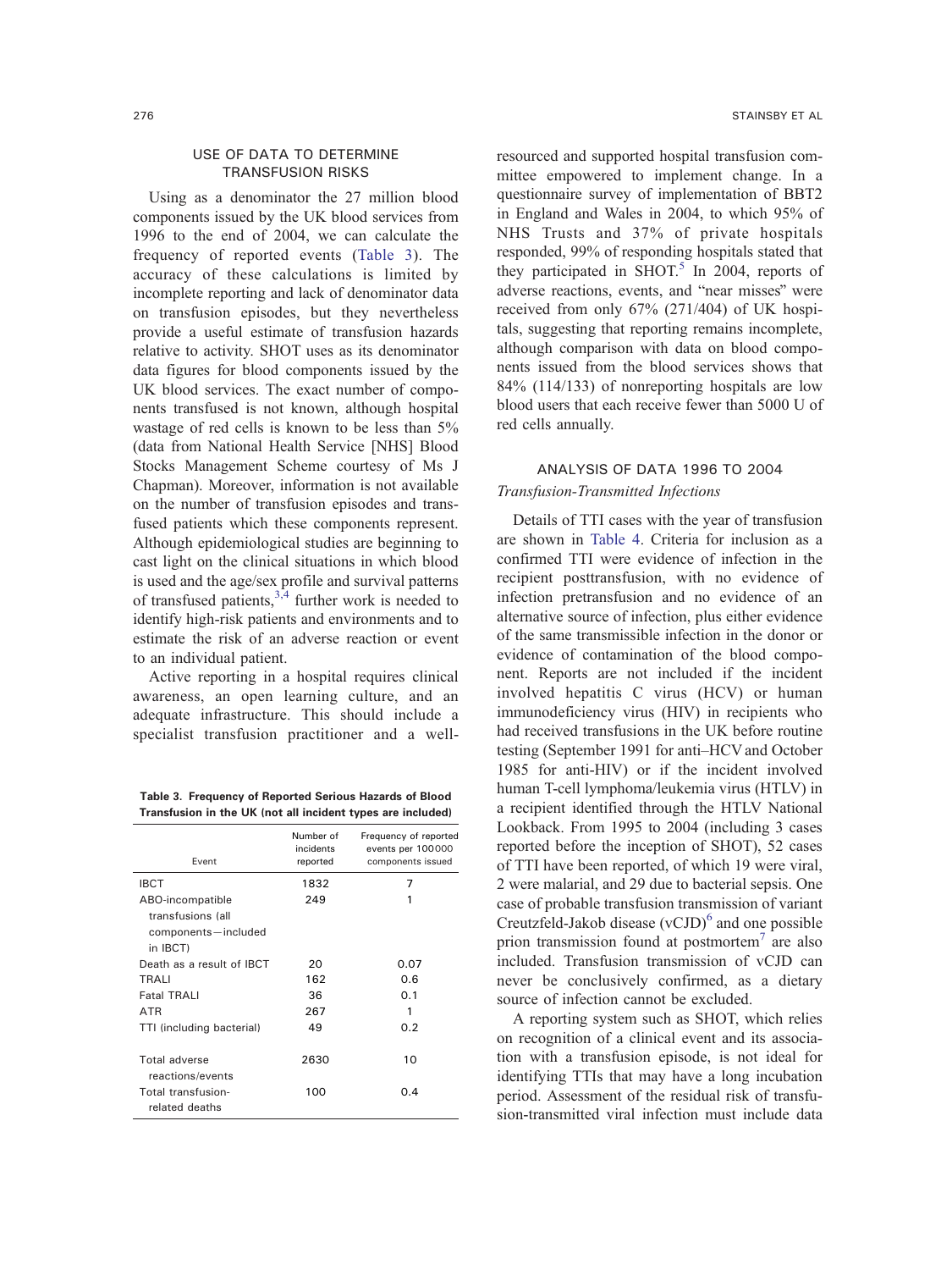| $\frac{1}{2}$               |                          |                          |                          |                          |                          |                          |                          |                          |                          |       |        |
|-----------------------------|--------------------------|--------------------------|--------------------------|--------------------------|--------------------------|--------------------------|--------------------------|--------------------------|--------------------------|-------|--------|
| Year of transfusion         | Pre-1997                 | 1997                     | 1998                     | 1999                     | 2000                     | 2001                     | 2002                     | 2003                     | 2004                     | Total | Deaths |
| Infection                   |                          |                          |                          |                          |                          |                          |                          |                          |                          |       |        |
| <b>HAV</b>                  | 1(1)                     | -                        |                          | $\overline{\phantom{0}}$ | 1(1)                     | -                        |                          |                          |                          | 2     |        |
| <b>HBV</b>                  | $3(3)$ <sup>+</sup>      | 1(1)                     | 1(1)                     | 2(3)                     | 1(1)                     | $\qquad \qquad -$        | 1(1)                     | 1(1)                     | $\overline{\phantom{0}}$ | 10    |        |
| <b>HCV</b>                  | 1(1)                     | 1(1)                     | $\overline{\phantom{m}}$ | $\overline{\phantom{0}}$ | $\overline{\phantom{0}}$ | $\overline{\phantom{0}}$ |                          | -                        | -                        | 2     |        |
| <b>HIV</b> <sup>1</sup>     | 1(3)                     | $\overline{\phantom{0}}$ |                          |                          |                          | $\overline{\phantom{0}}$ | 1(1)                     | $\overline{\phantom{0}}$ | $\overline{\phantom{0}}$ | 2     |        |
| <b>HEV</b>                  |                          |                          |                          |                          |                          |                          |                          | -                        | 1(1)                     | 1     |        |
| HTLV I                      | 2(2)                     |                          |                          |                          |                          |                          |                          |                          |                          | 2     |        |
| Bacteria                    | 2(2)                     | 3(3)                     | 4 (4) §                  | 4 $(4)^*$                | 7(7)                     | 5(5)                     | 1(1)                     | $3(3)*$                  |                          | 29    | 7      |
| Malaria                     | $\overline{\phantom{m}}$ | $1(1)^*$                 | $\overline{\phantom{m}}$ |                          |                          | -                        | $\overline{\phantom{0}}$ | 1(1)                     | $\overline{\phantom{0}}$ | 2     |        |
| <b>vCJD</b>                 | 1(1)                     | $\overline{\phantom{0}}$ |                          |                          |                          |                          |                          |                          | -                        | 1     | 1      |
| Possible prion transmission | -                        |                          | $\qquad \qquad -$        | 1(1)                     |                          |                          |                          |                          |                          | 1     |        |
| Total                       | $11(13)$ <sup>+</sup>    | $6(6)*$                  | $5(5)\$                  | $7(7)^*$                 | 9(9)                     | 5(5)                     | 3(3)                     | $5(5)^*$                 | 1(1)                     | 52    | 9      |

<span id="page-4-0"></span>Table 4. Confirmed TTI Cases Reported to SHOT via NBS/HPA Infection Surveillance From England, Wales, and Scotland (Scotland from 10/98) (01/10/1997 to 31/12/2004 with year of transfusion)

Abbreviations: HAV, hepatitis A virus; HBV, hepatitis B virus; HEV, hepatitis E virus.

4Infection was implicated in the death of a recipient.

tOne household member who was caring for the recipient has been diagnosed with acute HBV.

zOne additional investigation failed to confirm or refute transfusion transmission of HIV infection during the early 1990s. As the patient had received multiple transfusions, and had no other risk factors for infection, transfusion with HIV infectious blood was concluded to be the probable, although unproven, source of infection.

§Infection was implicated in the deaths of 2 recipients.

 $\parallel$ Infection was implicated in the deaths of 3 recipients.

on the prevalence of virus markers in blood donors and the seroconversion rate. These risks have been calculated as 1:30 million for HCV, 1:8 [mill](#page-9-0)ion for HIV, and  $1:260000$  for hepatitis B virus. $8$  Updated risk estimates are also included on the Health Protection Agency webpages [\(http://www.hpa.org](http://www.hpa.org.uk/infections/topics_az/BIBD/est_freq_uk.htm). uk/infections/topics\_az/BIBD/est\_freq\_uk.htm).

Successive SHOT reports have highlighted the importance of bacterial contamination of platelets as a reducible cause of mortality and morbidity. Twenty-five of the 29 cases of bacterial sepsis were related to platelets and accounted for 7 deaths. Most were due to skin contaminants, and in 23 of 25 cases the platelets had been stored for 3 or more days. These compelling data have led the UK blood services to implement improved donor arm cleansing and diversion pouches on blood collection bags with ongoing monitoring of positivity in outdated platelets to assess the efficacy of these interventions.

# Transfusion-Related Acute Lung Injury

Transfusion-related acute lung injury (TRALI) is one of the most controversial and complex complications of transfusion, characterized by respiratory distress and hypoxemia associated with transfusion of plasma-containing blood components and in the absence of fluid overload or

cardiac failure.<sup>[9](#page-9-0)</sup> The diagnosis of TRALI depends on clinical awareness and is confounded by the nonspecific clinical picture, the lack of a universally accepted definition, and absence of a conclusive diagnostic test. In institutions with a high index of suspicion of TRALI, its incidence has been estimated at 1:2000 to 1:8000 plasma-containing components.1[0,11](#page-9-0) Reports of TRALI to SHOT were constant at an average of 14 (range, 11-19) per year for the first 5 years up to 2001, but rose to 26 in 2001/2002, and 36 in 2003, with increasing awareness of the condition. While taking into account uncertainties regarding diagnosis and imputability, the accumulation of 162 reports of TRALI to SHOT over 8 years and its implication in 36 deaths and 93 cases of major morbidity has led to its recognition as the most important cause of transfusion-associated mortality and morbidity.

Classical immune-mediated TRALI appears usually to be triggered by passive transfer from the donor of HLA or granulocyte antibodies arising as a result of pregnancy or transfusion. SHOT data indicate that it is 5 to 7 times more likely to occur in association with "plasma-rich" components such as FFP, platelets, and whole blood than with components containing only a small volume of plasma. Hence, its occurrence should be reducible by sourcing plasma from male donors, as far as is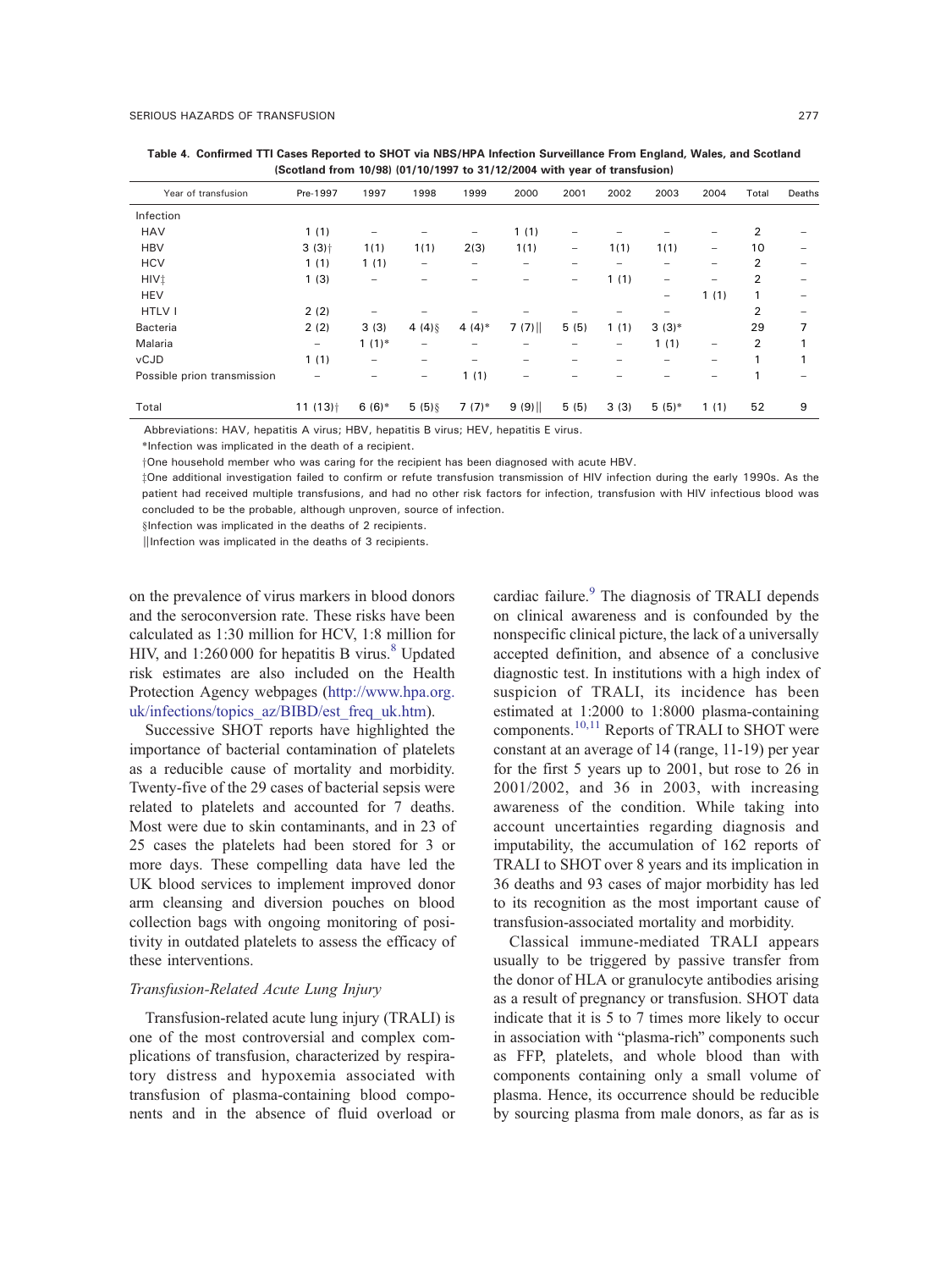operationally feasible, for FFP and for resuspension of buffy coat–derived platelets. This strategy was implemented in the UK during 2003/20044. The number of TRALI cases reported to SHOT in 2004 fell to  $23$ ,  $12$  which is encouraging, although a longer monitoring period is necessary to fully evaluate this initiative. The use of pooled solventdetergent–treated plasma appears also to protect against this complication. Options for reducing further the risk of TRALI from platelets include screening female platelet pheresis donors for leukocyte antibodies, and the use of platelet additive solutions to replace 70% of the plasma in apheresis platelets.

# Allergic and Anaphylactic Reactions

SHOT does not accept reports of minor febrile or allergic reactions. SHOT has defined anaphylaxis as hypotension with one or more of the following: rash, dyspnea, angioedema, and allergy as rash with dyspnea or angioedema but without hypotension. These definitions are currently under revision. One hundred and fifty-nine such cases have been reported in the acute transfusion reaction (ATR) category over 8 years, and, like TRALI, these are notably more commonly observed in association with plasma-containing components (2 per 100 000 FFP units issued and 3 per 100 000 platelet doses) than with red cells (0.5 per 100 000). These findings highlight the importance of appropriate use of blood components, in particular FFP, which is not infrequently prescribed without good clinical i[ndic](#page-9-0)ation and not in accordance with guidelines.<sup>13</sup> One unusual allergic reaction, manifest as a polyarthropathy, occurred 2 days after a transfusion of red cells and was reported as a delayed transfusion reaction (DTR). The patient was found to be immunoglobulin A deficient with immunoglobulin A antibodies.

# Other ATRs

A further 64 ATRs consisted of febrile reactions reported in the first few years of SHOT but not subsequently accepted, metabolic disturbances, and reports in which there was insufficient clinical detail to enable the case to be categorized.

### Hemolytic Reactions

Hemolytic reactions where a transfusion error is identified are reported in the incorrect blood component transfused (IBCT) category. A further 44 acute hemolytic reactions (recognized within 24 hours of completion of the transfusion) have been reported of which 35 were due to red cells and 9 to group O platelets given to group A (8 cases) or B (1 case) recipients. Two patients have died as a result of acute hemolytic reactions and 5 have suffered major morbidity.

Two hundred and fifty-five delayed hemolytic reactions (recognized 24 hours or more after completion of the transfusion) have been reported, accounting for 8 deaths and 28 cases of major morbidity. The most frequently implicated antibodies in delayed hemolytic transfusion reactions are Kidd, accounting for 53% of cases, with or without other specificities, followed by Rh in  $38\%$ of cases, again either with or without other specificities. In 1 fatal case, there was delay in recognition of the reaction; the fall in hemoglobin was thought to be due to bleeding, and the patient was subjected to further surgery from which he did not recover. In another, a 51-year-old female patient had catastrophic hemolysis and died while awaiting compatible blood.

Expert review of these hemolytic reactions suggests that, although there was no identifiable error, 14% might have been avoided by improved practice, such as transfusion of ABO identical platelets, full investigation of patients with autoimmune hemolytic anemia to exclude masked allo-antibodies, use of appropriate, sensitive pretransfusion testing, and a systematic approach to antibody identification, and better use of reference facilities to elucidate complex mixtures of antibodies. In at least 6 cases of delayed hemolytic reaction, the implicated antibody, undetectable in pretransfusion testing, had previously been identified by another laboratory, but this information was unavailable at the time of transfusion.<sup>[14](#page-9-0)</sup>

#### Transfusion-Associated Graft-vs-Host Disease

In the first 3 years of SHOT, from 1996 to 1999, 12 cases of transfusion-associated graft-vs-host disease (TA-GVHD) were reported, all with a fatal outcome. None was due to failure to comply with indications for irradiation of blood components; 5 cases occurred in patients with B-cell malignancies (3 B-cell NHL, 1 Waldenstrom's macroglobulinemia, 1 myeloma); 2 in patients not known to be immunocompromised at the time of transfusion and 5 in apparently immunocompetent patients, in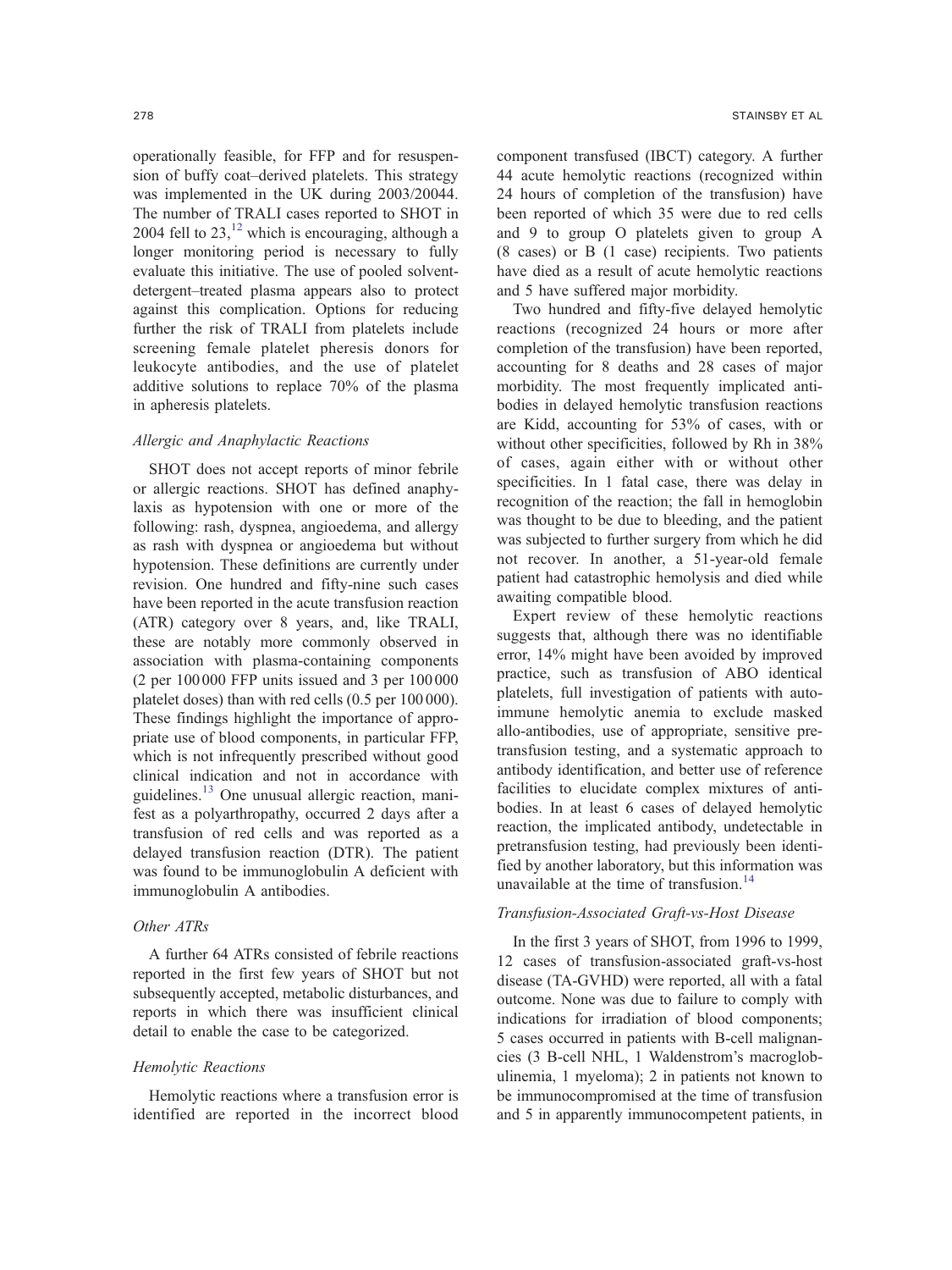whom there may have been partial haplotype sharing between the recipient and a homozygous donor, although this was only proven in 1 case. Since the introduction of universal leucodepletion by the blood services in 1999, only 1 further case has been observed, in 2000, occurring in a patient with B-cell acute lymphoblastic leukemia.<sup>[15](#page-9-0)</sup> These findings suggest that quality-controlled leucodepletion offers some protection against TA-GVHD (manuscript in preparation). Of concern is that, every year, increasing numbers of cases are reported of patients at risk of TA-GVHD who receive unirradiated cellular components; this despite the introduction of a patient-information card and leaflet. While no patient has developed this complication as a result of error, there is a need for improved communication systems and increased vigilance.

### Posttransfusion Purpura

This is a rare complication of transfusion, only 46 cases having been reported in 8 years, of whom 2 died and 13 had major morbidity. Most cases are attributable to antihuman platelet antigen-1a, with all except one seen in previously pregnant women. Most patients responded to intravenous immunoglobulin G. Again, there has been a reduction in incidence since implementation of leucodepletion (manuscript in preparation).

### Incorrect Blood Component Transfused

Seventy percent of incidents reported (1832/ 2630) relate to episodes of IBCT, due to potentially avoidable system failures throughout the transfusion chain. The predominance of errors over other adverse incidents has become progressively more marked as hospitals have gained confidence in the confidentiality of reporting [\(Fig 2](#page-7-0)), and the yearon-year increase in reports shows no sign of reaching a plateau. Process mapping of the task of prescribing, requesting, providing, and administering blood components reveals that it is a complex chain, with [o](#page-9-0)pportunities for error at several critical points.<sup>16</sup> Acute intravascular hemolysis due to major ABO incompatibility is the most feared outcome, with the highest risk of death or morbidity. However, transfusion errors can cause patient harm in other ways, such as failure to provide blood of an appropriate specification for the patient (eg, suitable for neonates), RhD sensitization of women of child-bearing potential,

and inappropriate transfusion, based on erroneous laboratory results, leading to volume overload or unnecessary exposure to blood components. Fortunately, 1709 (93%) of 1832 patients receiving incorrect blood components survived with no short- or long-term ill effects; nevertheless, over the course of 8 years, 20 deaths have been attributed wholly or in part to transfusion errors and 92 patients suffered major morbidity.

Analysis of IBCT events has revealed that, in approximately half of cases, more than 1 error contributes to an adverse outcome, and that approximately 70% of errors take place in clinical areas, the most frequent error being failure of the final patient identification check at the bedside.

The transfusion chain in hospital begins with the decision to transfuse. SHOT does not encompass inappropriate transfusion due to wrong clinical decision making, but erroneous, misdocumented, or misinterpreted laboratory results are an important cause of IBCT events. Caution must be exercised if a laboratory report does not match the clinical picture, as an incorrect result may be due to an unsuitable sample or an analytical error. A telephoned report may be wrongly transcribed or assigned to the wrong patient.

An adverse event may also result from failure by the requesting clinician to provide the transfusion laboratory with crucial information regarding the patient's transfusion history or special blood requirements, such as a previously detected alloantibody or an indication for irradiated or cytomegalovirus-negative blood components. The blood prescription also provides instruction regarding the rate and volume of transfusion. Particular care must be exercised when prescribing for infants, children, and small adults, in whom overtransfusion may result in serious morbidity.

The next critical stage of the process is that of blood sampling for pretransfusion testing. Fortunately, most sampling errors are detectable by the laboratory if there is a previous record of the patient, but if no previous record is available there is no means of detecting such errors. Only 10 of the 348 IBCT cases analyzed by SHOT in  $2003^{17}$  $2003^{17}$  $2003^{17}$ involved samples taken from the wrong patient, but 5 of those patients received ABO-incompatible blood as a result, of whom 1 died and 4 had major morbidity. Analysis of near-misses, in which an error occurs that could have led to an IBCT event but was detected and prevented, reveals the true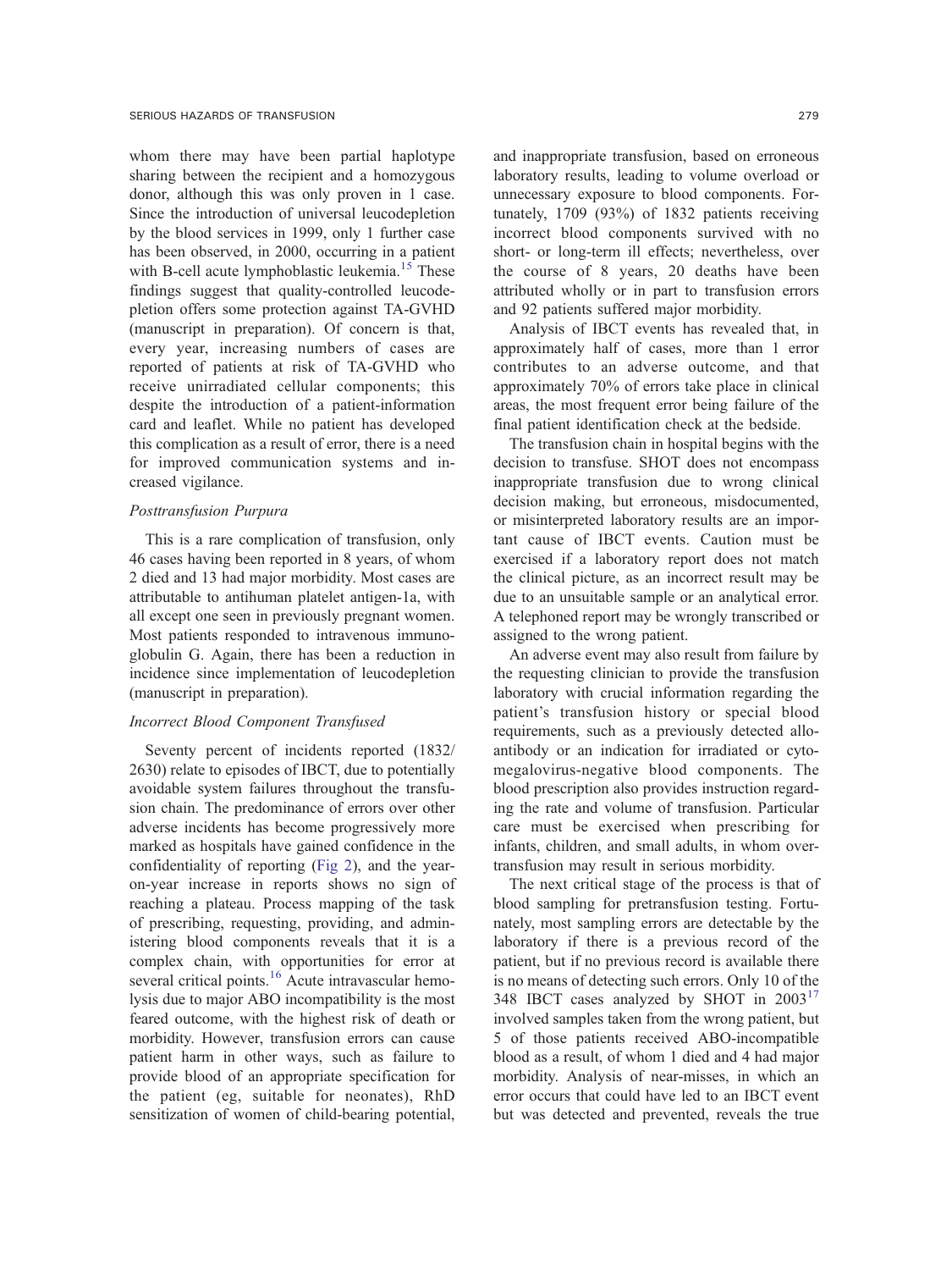<span id="page-7-0"></span>

TTI, transfusion-transmitted infection.

Fig 2. Predominance of errors over other adverse events.

extent of problems in sample collection and labeling. Since near-miss reporting began in 2000/2001, 3503 events have been reported of which 1976 (56%) relate to errors at this stage.

Approximately 30% of errors in IBCT occur in the hospital transfusion laboratory and may involve selection of the wrong sample for testing, transposition of labels, technical or transcription errors in manual pretransfusion serology, or knowledgebased errors such as selection of components that were not of the appropriate specification. A disproportionately high number of laboratory errors take place outside of "core hours." Results of a 2003 laboratory activity survey, distributed by SHOT, showed that the ratio of workload done in "core" vs "noncore" hours is 80:20, whereas the ratio of lab errors made in core vs noncore hours is 60:40. Staff working outside of core hours are fewer in number and may be relatively inexperienced and working under pressure (D Asher, personal communication).

The stage of greatest risk of error in the transfusion chain is the collection of the wrong component from the blood bank or satellite refrigerator followed by failure to recognize the error at the bedside. Errors at this stage constituted 40% of those reported to SHOT in 2003 and resulted in 12 ABO-incompatible transfusions. Anecdotal case reports provide insights into the system failures contributing to collection errors, such as inaccurate verbal instructions and the common pitfall of similar patient names. In 2003, 10 of 45 patients for whom the wrong blood was collected from the blood bank and subsequently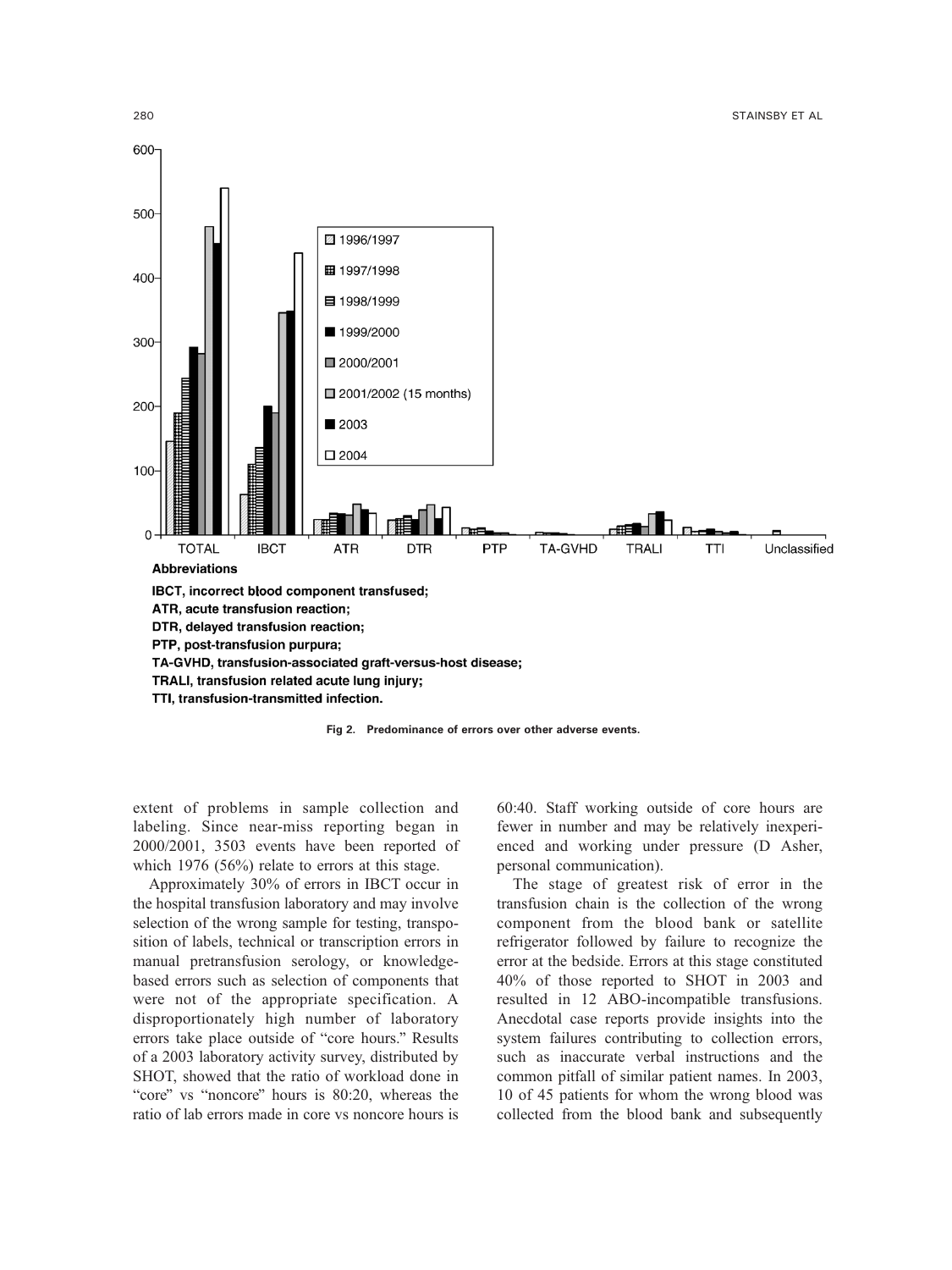<span id="page-8-0"></span>administered at the bedside without further checking were undergoing urgent or massive transfusions in critical care environments such as operating theaters, recovery suites, emergency departments, intensive care units, or delivery suites. Lack of denominator data makes interpretation of such figures speculative, but it is tempting to conclude that there is a greater risk of error in situations of extreme clinical urgency.

Failure to carry out the final patient identification check adequately at the bedside has consistently been the commonest single error in successive SHOT reports, accounting for 27% of errors in 348 case reports in  $2003$ .<sup>[17](#page-9-0)</sup> In the majority (87%) of these, a previous failure could have been detected at this stage but was not, whereas in the remainder, the first and only error resulting in blood being given to the wrong patient was made at this final and most critical stage in the process. Analysis of individual cases reveals contributory factors such as checking the component away from the bedside, nursing staff distracted or interrupted during the checking process, patient identification wristbands missing, illegible, or hidden.

# SHOT RECOMMENDATIONS AND THEIR IMPACT ON BLOOD SAFETY

The effectiveness of adverse event reporting is measured not only by accurate collection and analysis of data but also by its use to make recommendations that improve patient safety.<sup>[18](#page-9-0)</sup>

In addition to specific recommendations aimed at blood services, successive SHOT reports have encouraged open reporting of adverse events and near-misses in a supportive, learning culture, vigilance in hospital transfusion practice, and evaluation of information technology to support the transfusion process. The importance of education and training has been emphasized. SHOT, in common with other hemovigilance systems, has no

power to implement change, but exerts its influence through the professional bodies represented on the steering group and by feedback, education, and lobbying. Effective partnerships have been developed with other organizations, and, with the agreement of reporters, work is ongoing to build a comprehensive picture of transfusion safety, drawing on data from the UK National External Quality Assurance Scheme for blood group serology and the NH[S/](#page-9-0)NBS Blood Stocks Management Scheme,<sup>19</sup> together with denominator data from epidemiological studies.<sup>3</sup> The development of supporting infrastructures, such as the NBS hospital liaison function in England, the Effective Use of Blood program in Scotland, and the establishment of national, regional, and hospital blood transfusion committees have provided networks for development and dissemination of good practice, and a part-time nursing secondment to SHOT has greatly enhanced comm[un](#page-9-0)ication with hospital transfusion practitioners.<sup>20</sup> Collaboration between SHOT, the chief medical officer for England's National Blood Transfusion Committee, and the National Patient Safety Agency has resulted in an initiative aimed at reducing ABO-incomp[at](#page-9-0)ible transfusions by improving bedside practice. $2<sup>1</sup>$ 

A constant theme of SHOT recommendations has been the need for a single overarching body with a remit to evaluate transfusion risks and prioritize safety initiatives-this is still awaited and, in the context of ever increasing precautions to reduce the risk of transfusion transmission of vCJD, is perhaps more urgent than ever. The cost-effectiveness of blood safety initiatives compared to other health interventions has been quite rightly questioned. However there are no agreed national or international benchmarks for acceptable expenditure on blood safety. Comprehensive hemovigilance will continue to play an important role by providing data on comparative risks and the effect of blood safety initiatives.

#### REFERENCES

1. UK Department of Health: Health service circular Better blood transfusion—Appropriate use of blood. HSC 2002/ 00[9http://www.doh.gov.uk, 2](http://www.doh.gov.uk)002

2. EU Directive 2002/98/EC, OJ L 33, 8.2.2003, 30-40

3. Wells AW, Mounter PJ, Chapman CE, et al: Where does blood go? Prospective observational study of red cell transfusion in north England. Br Med J 325:803 - 804, 2002

4. Wallis JP, Wells AW, Matthews JNS, et al: Long term survival after blood transfusion: A population based study in the north of England. Transfusion 44:1025 - 1032, 2004

5. Murphy M, Howell C: Survey of the implementation of the recommendations in the Health Service Circular 2002/ 009 'Better Blood Transfusion'. Transfus Med 15:453-460, 2005